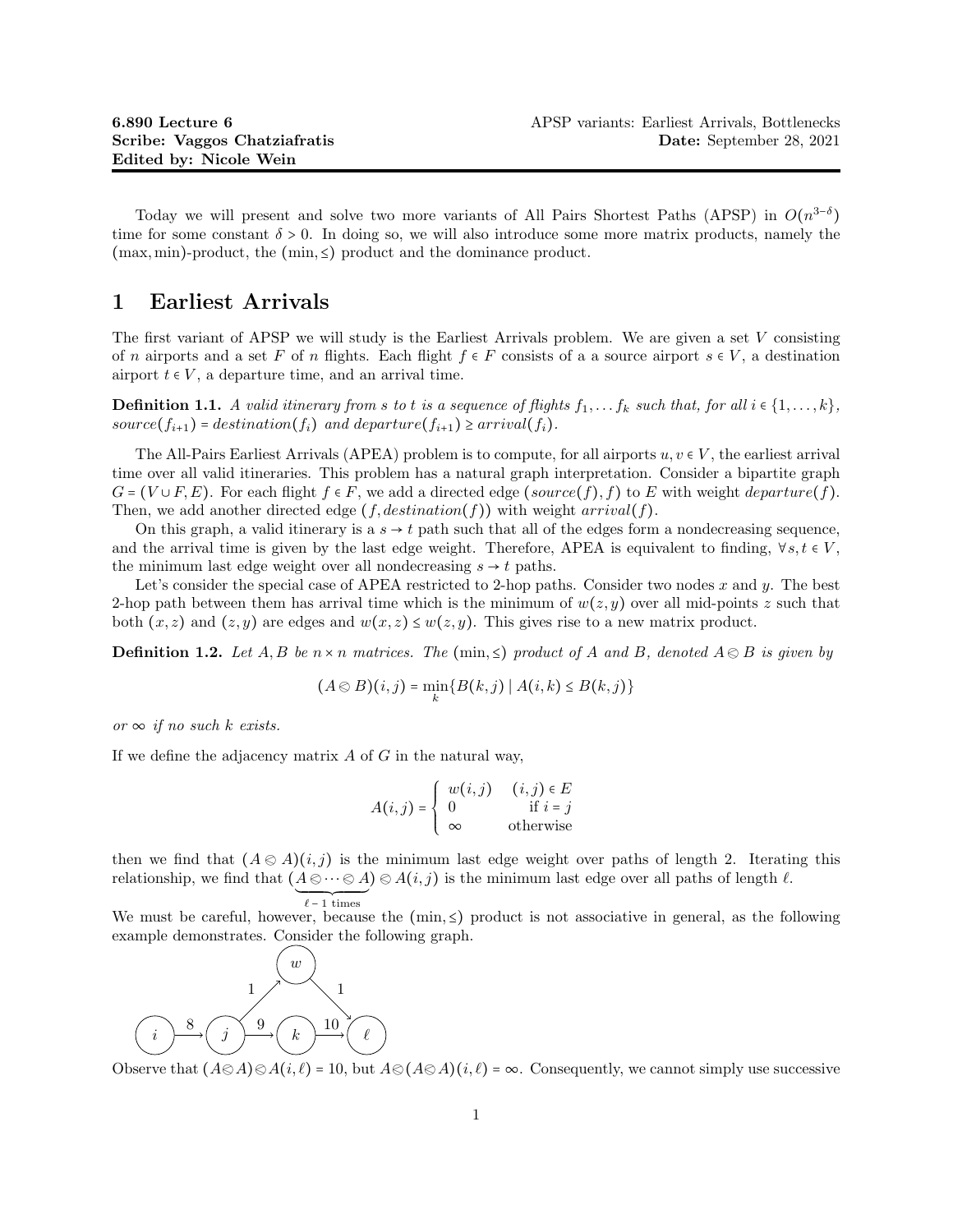squaring to solve the Earliest Arrivals problem. Instead, our approach will be to compute Earliest Arrivals for "short paths" and use the random sampling technique developed in previous lectures to handle "long paths." For paths that have at most s hops (for a parameter s), we iterate the  $\otimes$  product with the adjacency matrix A on the right s times. To handle paths on  $> s$  hops, we sample  $O(n/s \log n)$  nodes S - these hit for each  $u, v$  with long hop best path  $\pi(u, v)$ , one of the nodes on  $\pi(u, v)$ , with high probability. Then we utilize an algorithm that given any node s can compute All-Pairs Earliest arrivals for G but restricted only to those nondecreasing paths that pass through s. (We will show in the homework that this latter problem can be solved in  $O(n^2 \log n)$  time.) We use this algorithm for each node in S and then for each  $u, v$  we take the minimum value obtained in the short-paths part and in all  $\tilde{O}(n/s)$  executions that handle the long-path part.

Consider the algorithm below.

| <b>Algorithm 1:</b> Earliest $Arrivals(G)$ |  |  |  |  |
|--------------------------------------------|--|--|--|--|
|--------------------------------------------|--|--|--|--|

| Form adjacency matrix A                                                                             |  |  |  |
|-----------------------------------------------------------------------------------------------------|--|--|--|
| Set $D = A$                                                                                         |  |  |  |
| for $i=1$ to s do                                                                                   |  |  |  |
| Compute $D = D \otimes A$                                                                           |  |  |  |
| end for                                                                                             |  |  |  |
| Compute a random sample, S, of size $c * \frac{n}{s} \log n$                                        |  |  |  |
| for all $x \in S$ do                                                                                |  |  |  |
| Compute All Pairs Earliest Arrivals for paths through $x$                                           |  |  |  |
| end for                                                                                             |  |  |  |
| for all $i, j \in V$ do                                                                             |  |  |  |
| $EA(i, j) = \min_{x \in S}$ min last edge weight over valid itineraries of the form $i \to x \to j$ |  |  |  |
| $EA(i, j) = min\{EA(i, j), D(i, j)\}$                                                               |  |  |  |
| end for                                                                                             |  |  |  |
| Return EA                                                                                           |  |  |  |

**Lemma 1.1.** If the (min,  $\leq$ ) product of  $n \times n$  matrices can be computed in  $O(n^c)$  time, then we can solve APEA in  $O(n^{\frac{3+c}{2}})$  time.

*Proof of Lemma 1.1.* Using the algorithm sketched above, we obtain a runtime of  $O(\frac{n^3}{s})$  $s^{3} + s(n^{c})$ ). Optimizing over s, we set  $s = n^{\frac{3-c}{2}}$  and obtain a total runtime of  $O(n^{\frac{3+c}{2}})$ , as required.

## 2 All Pairs Bottleneck Paths

Let graph  $G = (V, E)$  be a graph with edge weights given by  $w : E \to \mathbb{Z}$ .

**Definition 2.1.** Given a path p in  $G$ , its bottleneck edge is the edge of minimum weight.

**Definition 2.2.** The All Pairs Bottleneck Paths problem (APBP) is to find, for all pairs  $u, v \in V$ , the maximum bottleneck weight over all  $u \rightarrow v$  paths.

For example, imagine the weight of each edge represents the height of a tunnel. Then we want to find the maximum height of a truck that can get from  $s$  to  $t$  and fit through all the tunnels.

In order to tackle this problem, we need to define another matrix product.

**Definition 2.3.** Let A and B be  $n \times n$  matrices. The (max, min) product of A and B, denoted  $A \otimes B$  is given by

 $(A \otimes B)(i, j) = \max_{k} \min\{A(i, k), B(k, j)\}\$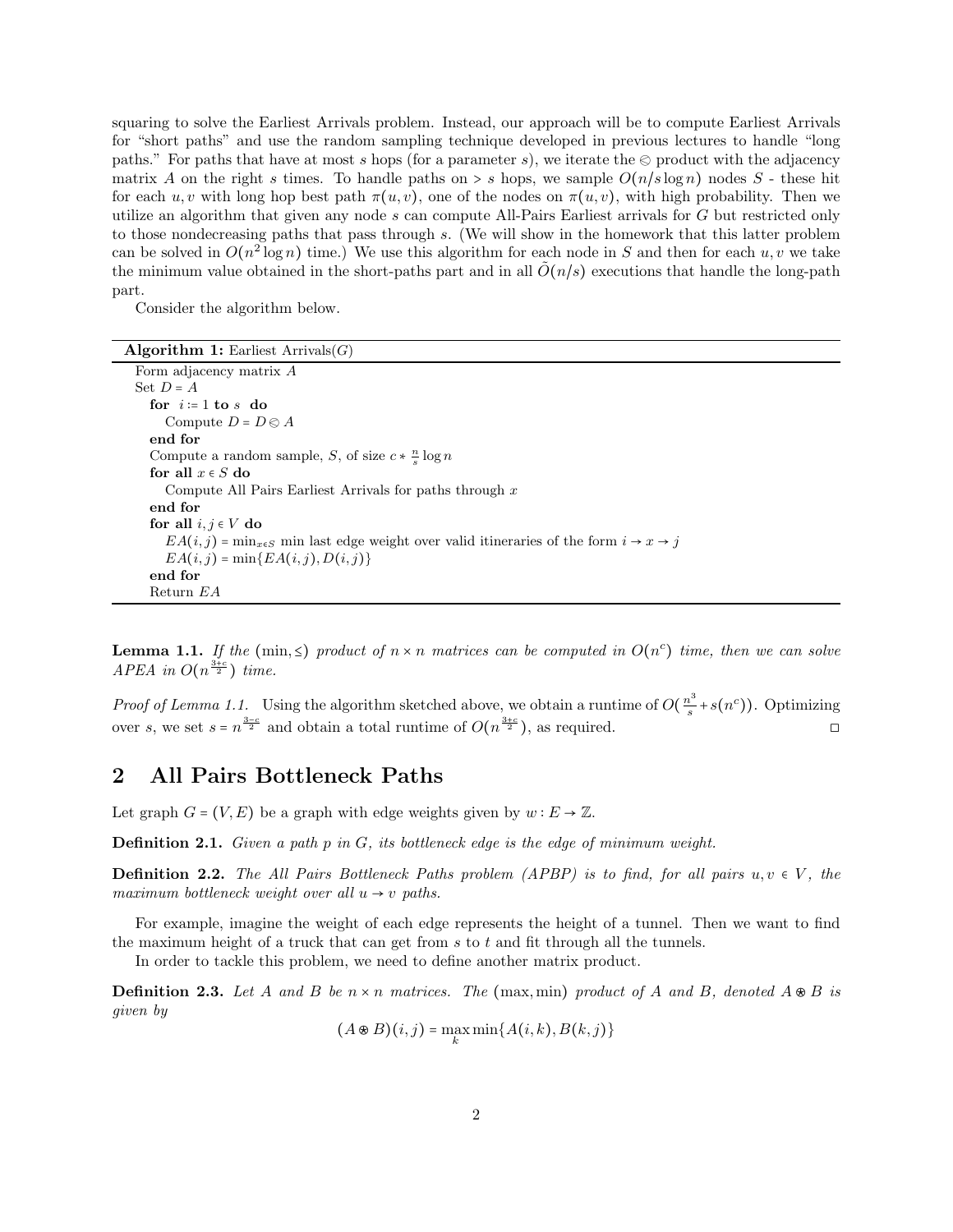Observe that that (max, min) product is precisely the bottleneck path problem in graphs with diameter 2. It is left as an exercise to verify that  $\otimes$  is associative and is in fact a matrix product defined over a semiring. Thus,  $A \otimes A$  gives the maximum bottleneck for length 2 paths, we can solve All Pairs Bottleneck Paths (APBP) using successive squaring. This gives us the following lemma.

**Lemma 2.1.** If the (max, min) product of two  $n \times n$  matrices can be computed in  $\tilde{O}(n^c)$  time, then we can solve All Pairs Bottleneck Paths in  $\tilde{O}(n^c)$  time.

Using the general theorem of Fischer and Meyer about transitive closure of matrices over semirings, one can also get that the extra log due to the successive squaring isn't even necessary so that APBP and (max, min)-product are equivalent.

Let us now see that computing  $\otimes$  is equivalent to two  $\otimes$  product computations. This will give us that APBP can be computed in truly subcubic time provided we get a truly subcubic algorithm for  $\otimes$  product.

**Lemma 2.2.** If there is an  $O(n^c)$  algorithm for computing (min,  $\leq$ ) products, there is an  $O(n^c)$  algorithm for computing (max, min) products.

*Proof.* Consider the matrix product defined by  $(A \otimes B)(i, j) = \max_k \{A(i, k) | A(i, k) \le B(i, k)\}\.$  Note that this product is in fact a (min,  $\leq$ ) product. In particular, it is the product  $-B\otimes -A$  obtained by negating all of the entries  $a_{i,j}$  in A and  $b_{i,j}$  in B and then swapping matrices A and B, i.e.  $(A \otimes B)(i, j) = -(-B \otimes -A)(i, j)$ . Using this product, we can compute

$$
(A \otimes B)(i,j) = \max\{(A \otimes B)(i,j), (B \otimes A)(i,j)\}.
$$

Therefore, we can compute  $A \otimes B$  using two  $(\min, \leq)$  computations, as required.  $\square$ 

An interesting note is that there is no known reduction in the other direction, so it is possible that there is a faster algorithm for (max,min) product than for (min,  $\leq$ ) product.

By the above discussion, we can solve both the All Pairs Earliest Arrivals problem and the All Pairs Bottleneck Path problem with a fast algorithm for computing  $(\min, \leq)$  products. The rest of this writeup is dedicated to finding such an algorithm.

## 3 A Fast Algorithm for Computing  $(\min, \leq)$  Products

We will use another special matrix product in our algorithm for computing  $(\min, \leq)$ .

**Definition 3.1.** The dominance product of  $n \times n$  matrices A and B, denoted  $A \odot B$ , is given by

$$
(A \odot B)(i, j) = |\{k \mid A(i, k) \le B(k, j)\}|
$$

**Theorem 3.1.** (Matoušek'91) The dominance product of two  $n \times n$  matrices can be computed in  $O(n^{\frac{3+\omega}{2}})$ time.

**Theorem 3.2.** If dominance product can be computed in  $O(n^d)$  time, then the (min,  $\leq$ ) product can be computed in  $O(n^{\frac{3+d}{2}})$  time.

Assuming 3.1, we first prove 3.2.

*Proof of Theorem 3.2.* Let  $A, B$  be two  $n \times n$  matrices. We will compute  $A \otimes B$  as follows.

- 1. Sort each column  $j$  of matrix  $B$
- 2. Fix parameter p. Partition each sorted column into  $\frac{n}{p}$  consecutive buckets of p elements each. Name the buckets so that for all buckets  $b \leq b'$ ,  $\forall B(i, j)$  in bucket b of column j, and  $\forall B(\ell, j)$  in bucket b' of j, we have  $B(i, j) \le B(\ell, j)$ .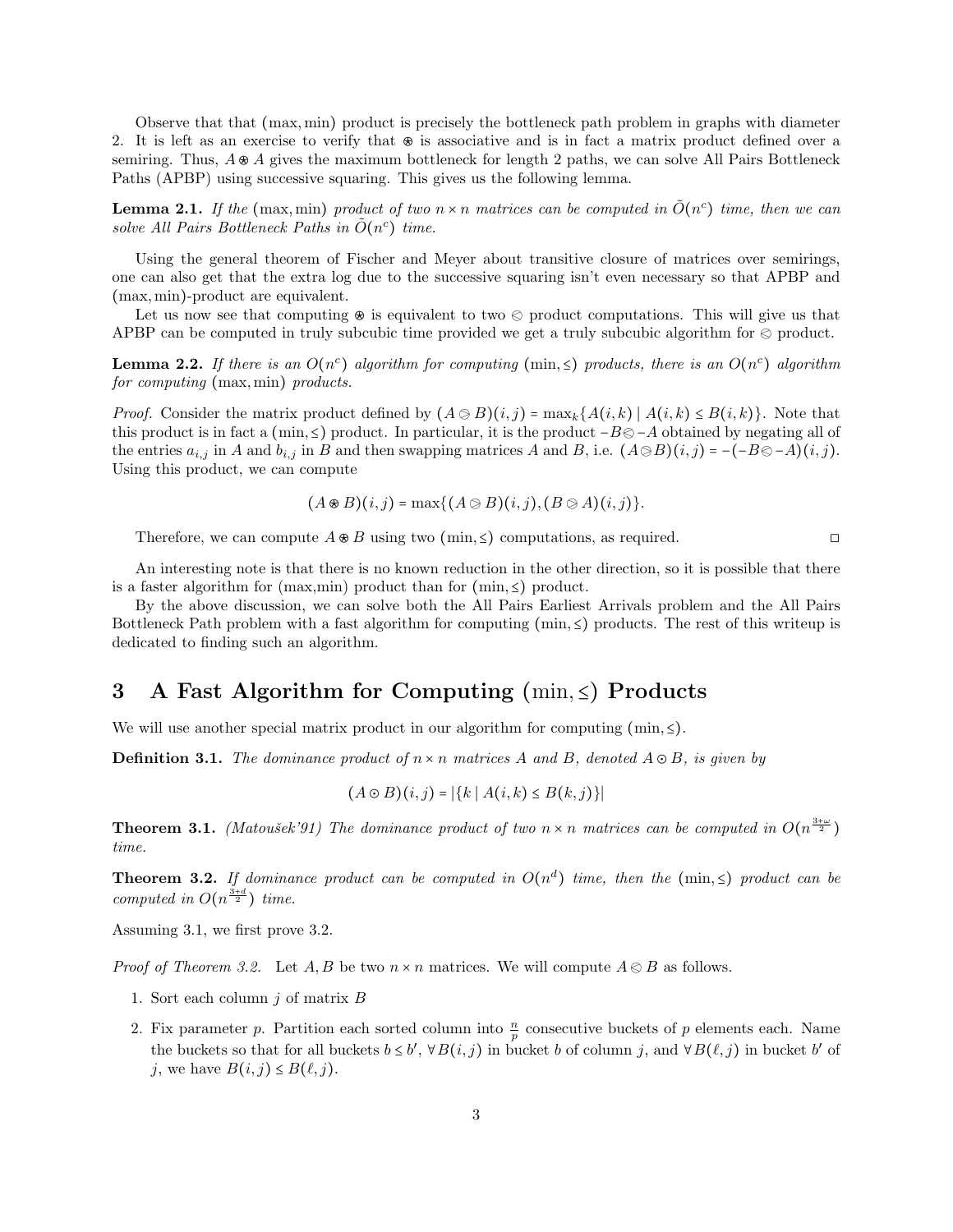3. For each  $b \in \{1, \ldots, \frac{n}{p}\}\,$  create an  $n \times n$  matrix  $B_b$  such that

$$
B_b(i,j) = \begin{cases} B(i,j) & \text{if } B(i,j) \text{ in bucket } b \text{ of column } j \\ -\infty & \text{otherwise} \end{cases}
$$

4. Compute for all buckets  $b, A \odot B_b$ , which is

$$
(A \odot B_b)(i,j) = \begin{cases} \neq 0 & \text{if } \exists k \text{ such that } B_b(k,j) \neq -\infty \text{ and } A(i,k) \leq B(k,j) \\ 0 & \text{otherwise} \end{cases}
$$

5. For all i, j determine  $b_{i,j}$  = smallest b such that  $(A \odot B_b)(i,j) \neq 0$ . This is equivalent to

 $\min\{B[k,j] \mid B(k,j) \text{ in bucket } b(i,j) \text{ and } A(i,k) \leq B(k,j)\}.$ 

Therefore, we can use brute force, as follows. For all i, j examine each  $B(k, j)$  in bucket  $b_{i,j}$  of j, compare it with  $A(i,k)$  and output the minimum  $B(k, j)$  for which  $A(i,k) \le B(k, j)$ . Observe that this is  $(A \otimes B)(i, j)$ .

The running time of this algorithm is dominated by computing the dominance product in step 4 and brute force in step 5. Using 3.1, we can compute dominance product in  $O(n^d)$  time. Therefore, it takes  $O(\frac{n^{d+1}}{n})$  $\frac{1}{p}$ ) time to compute the required  $\frac{n}{p}$  dominance products. The brute force step takes  $O(n^2p)$  time. Choosing  $p = n^{\frac{d-1}{2}}$ , we obtain a total runtime of  $O(n^{\frac{3+d}{2}})$ , as desired.

It remains to prove 3.1

*Proof of Theorem 3.1.* Let  $A, B$  be  $n \times n$  matrices. We compute  $A \odot B$  as follows.

- 1. For all j, sort the set of entries of column j of A and row j of B together. This produces a list of  $2n$ elements.
- 2. Partition this list into buckets of p elements each. There are  $\frac{2n}{p}$  buckets for each j.
- 3. For all  $b \in \{1, \ldots, \frac{2n}{p}\},\$  create  $n \times n$  matrices

$$
A_b(i,j) = \begin{cases} 1 & \text{if } A(i,j) \text{ is in bucket } b \text{ of } j \\ 0 & \text{otherwise} \end{cases}
$$
  

$$
B_b(j,k) = \begin{cases} 1 & \text{if } \exists b' > b \text{ such that } B(j,k) \text{ is in bucket } b' \text{ of } j \\ 0 & \text{otherwise} \end{cases}
$$

4. For distinct buckets b, compute the integer matrix product

$$
(A_b B_b)(i, j) = |\{k \mid A(i, k) \in b, A(i, k) \le B(k, j), \text{ and } B(k, j) \notin b\}
$$

We handle identical buckets b using brute force search. For all i, j and buckets b, compare  $A(i,k)$  with all  $B(k, j)$  in the same bucket as  $A(i, k)$  and update the sum in the output.

The brute force step requires  $O(n^2p)$  time. Then, we require  $\frac{n}{p}n^{\omega}$  time to perform matrix multiplications. We minimize p by taking  $p = n^{\frac{3-\omega}{2}}$  to obtain a final running time of  $O(n^{\frac{3+\omega}{2}})$ , as desired.

It is an open problem whether (min,  $\leq$ ) product can be computed in  $O(n^{\omega})$  time.